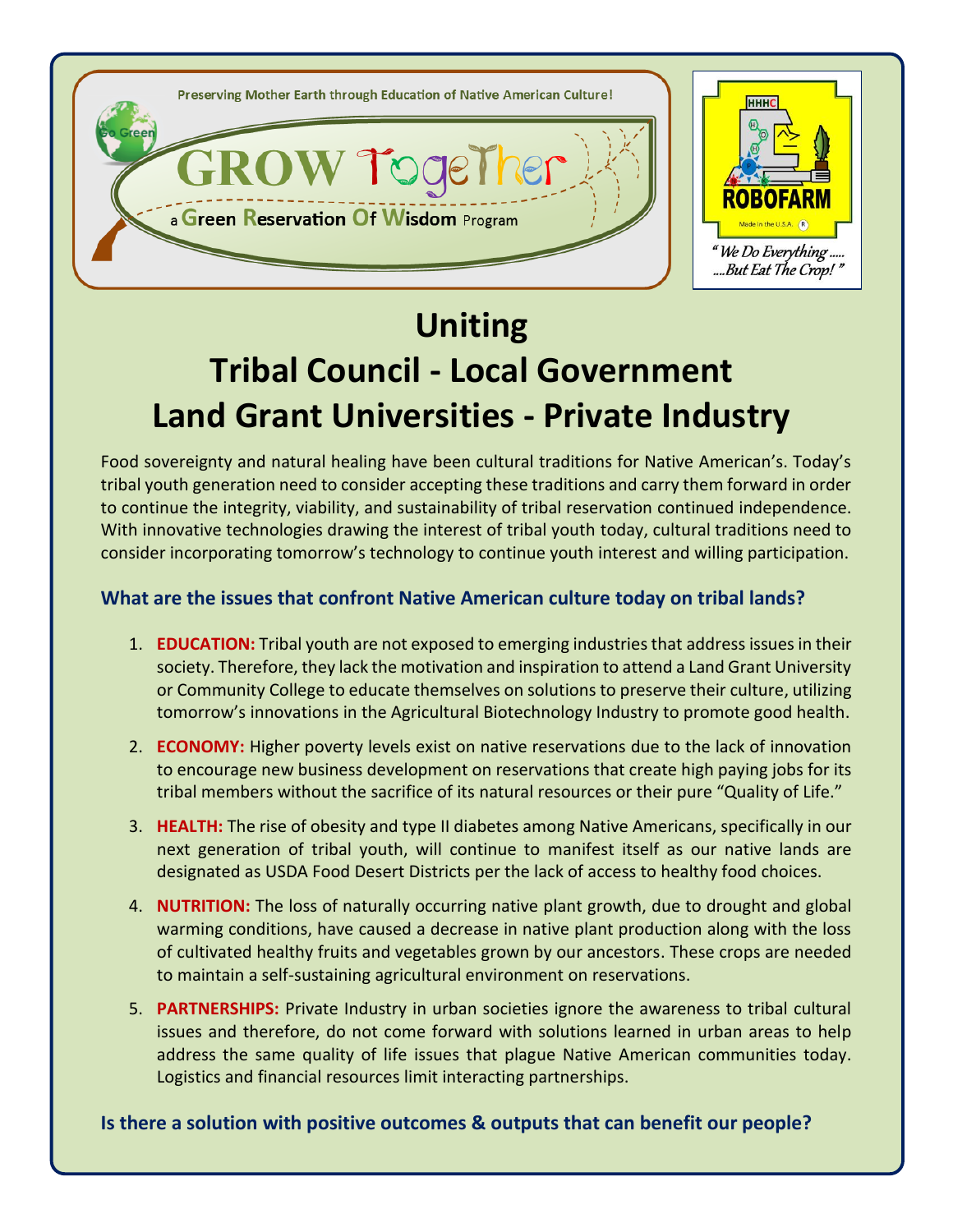**ROBOFARM, llc,** an agricultural biotechnology manufacturer, has developed an indoor hydroponic, fully-automated, grow system that allows our corporation to manage a growing facility/laboratory on reservations from a remote location with minimal hydroponic management expertise needed in the field. Depending on the crop species grown in the facility, our climate control system will dictate to management and labor, within the grow facility, daily assignments to accomplish along with weekly curriculum to teach to tribal youth during lab work activities. This process minimizes human error while allowing for consistency in crop quality and quantity while educating tribal youth.

#### **What are ROBOFARM's solutions to improve quality of life issues on tribal lands?**

The below initiatives of the **GROW-Together Program** embrace Partnerships to drive education:

**PURPOSE:** The program was created to improve the educational opportunities and achievement of preschool, elementary, and secondary Indian students by improving educational outcomes and outputs, specifically college- and career-readiness. Through strategies tailored to address tribal culture challenges that build upon new business opportunities on reservations to create new jobs, we can unite past and present cultures to improve the quality of life on reservations as tribal youth grow native herbal, fruit, and vegetable crops that stimulate healthy changes in their eating habits.

**DEVELOP:** Create a Native Community-led/Private Industry partnership to develop an agricultural biotechnology indoor crop production facility/laboratory that will offer curriculum to prepare native youth to enter into Land Grant University - undergraduate studies related to the fields of Agricultural Sciences, Biochemistry and Molecular Biology, Biotechnology, Ecohydrology[, Ecology, Conservation](http://www.unr.edu/degrees/ecology-evolution-and-conservation-biology)  [Biology,](http://www.unr.edu/degrees/ecology-evolution-and-conservation-biology) Mechanical and Electrical Engineering, [Environmental Sciences and Health,](http://www.unr.edu/degrees/environmental-sciences-and-health) [Hydrologic](http://www.unr.edu/degrees/hydrologic-science)  [Science,](http://www.unr.edu/degrees/hydrologic-science) [Nutrition](http://www.unr.edu/degrees/nutrition) Development, Computer Network Administration, and Business Administration.

**TEST:** Implement an annual grow schedule linked with an educational program to be followed by native youth to expose them to many Science, Technology, Engineering, and Math (STEM) related curriculums that embark principles of the agricultural industry, allowing them the advantage to excel in the those fields while in grades K-12. This exposure will prepare the student to enroll in a State Land Grant University with confidence. Allow for bi-annual field trips between local area tribal reservations to cross train native youth to compare cultural practice differences between tribal cultures as they share outputs and outcomes of their individual program with bi-annual visits to each other's facility. This process will introduce cultures and create lasting friendships, opening the door for future college campus student social interactions based on past friendships created.

**DEMONSTRATE:** Collect data skills knowledge by survey from native youth each year in the program; 1) what was their understanding in the agricultural fields of study per their initial entry in the program by survey, 2) how many months did they participate in the laboratory program with a minimum of (2) hours a week that year, 3) what was their level of knowledge with improvement at high school graduation date, 4) did their increase in knowledge allow a build-up of confidence and motivation when applying to enter a college program, and 5) did their diet habits improve?

**CONCLUSION:** 1) Identify the number of tribal youth entered into the program, enrolled in college, graduated with a degree, and then returned to the reservation to utilize their skills in a high-tech job position awaiting for them within an expanding Agricultural Production Facility. 2) Identify the changes in health issues related to obesity and type II diabetes development on the reservation.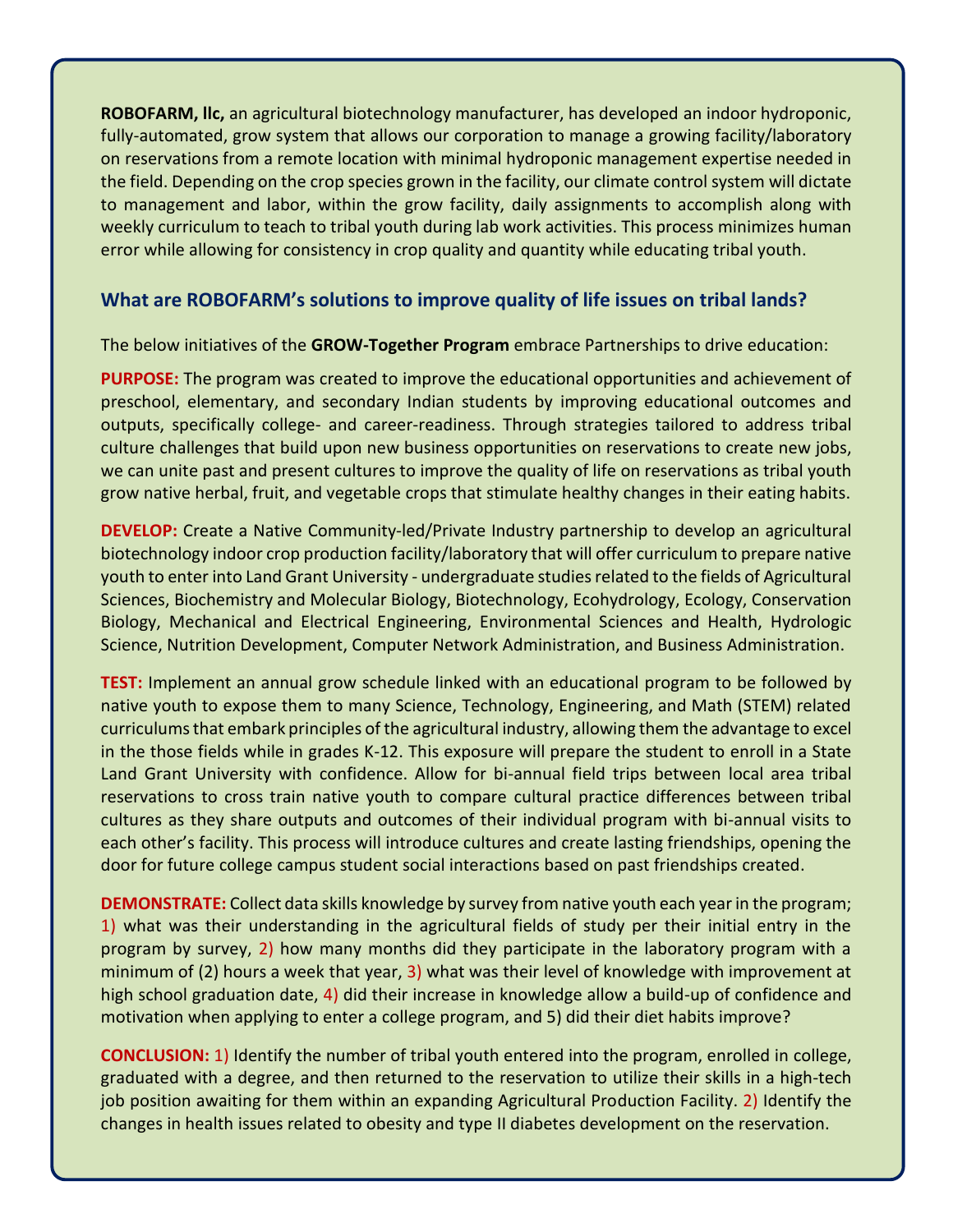**ROBOFARM, llc** is a manufacturer and crop production company in partnership with the USDA Farm Service Agency office in Nevada to develop a grow system while growing watermelons, tomatoes, and cucumbers on shelves (any native crop can be adopted into our system). Our system can be constructed on reservations across this country, remotely accessed by our IT staff if needed. Tribal youth can help manage the facility based on their lab work experience with facility staff supervision, exposing themselves to industry knowledge. The business model will provide income to expand facilities while embedding cultural traditions for food sustainability, utilizing today's technology.

Focus on crop choices will be based on native grown crops promoted by medicine men in the past as well as crop species high in natural phytonutrient's that help prevent human health illnesses. Many crops are known to have high levels of carotenoids that act as natural antioxidants that tackle harmful free radicals that damage tissues throughout our bodies. Red meat watermelons and tomatoes carry lycopenes, a natural heart disease and cancer fighter. Spinach and Kale help prevent cataracts and age-macular degeneration associated with eye diseases. And finally, bush grown blueberries help prevent asthma, nerve end damage, and can stimulate memory.

**Together, we can teach our youth cultural traditions that keep our strength united and independent in today's influential society, creating high-tech jobs on tribal lands to improve nutrition, health, and the quality of life for generations to come!**

#### **What are some of the agricultural biotechnology applications exposed to our youth?**

**PLANT BIOLOGY / NUTRIENT CHEMISTRY**: Once the crop starts its first harvest period, with our innovative forced flower-regeneration grow stage process, the same plant will produce multiple harvesting periods. Youth will learn to convert annual vine plants into perennials to produce continuous crop, harvest after harvest, by balancing the perfect climate and nutrient feeding schedule to remove seasonal climate conditions that trigger the death of a plant.

**NATURAL RESOURCES / ELECTRICAL-MECHANICAL ENGINEERING:** ROBOFARM has developed an agricultural system that conserves energy, water, labor costs, seed, and fertilizer, while yielding massive crop, non-stop, once harvesting period starts, with no pesticides, herbicides, or fungicides used. We teach youth engineering methods to conserve floor space with our innovative, vertical growing modular system, balancing ppms within every cubic volume of air from floor to ceiling.

**ENVIRONMENTAL SCIENCE / NUTRITION DEVELOPMENT:** We will teach positive gravitropism methods to redirect plant energy from branch stability to crop production, while eliminating the moon from slowing dark reactions in photosynthesis processes, allowing required (12) hours of complete darkness to convert glucose at night to improve phytonutrients. Tribal youth will calculate, measure, and feed individual nutrients to the plants at proper ppm levels, with the ability to identify nutrient deficiencies per plant leaf issues and correct as needed by making changes to recipes.

**IT COMPUTER NETWORK – CLOUD SERVER / BUSINESS ADMINISTRATION:** We will place a Web Server in the grow facility, teaching youth to install and maintain all networked hardware and write policy software to produce the perfect grow climate based on native crop needs. Management in the grow facility will take direction from the Web Server on a daily basis to accomplish daily tasks.

ww.robofarmusa.com HC10 Box 10902, Ely, NV. 89301 (775) 293-5567 (775) 293-5567 (775) 293-5567 (775) 293-5567